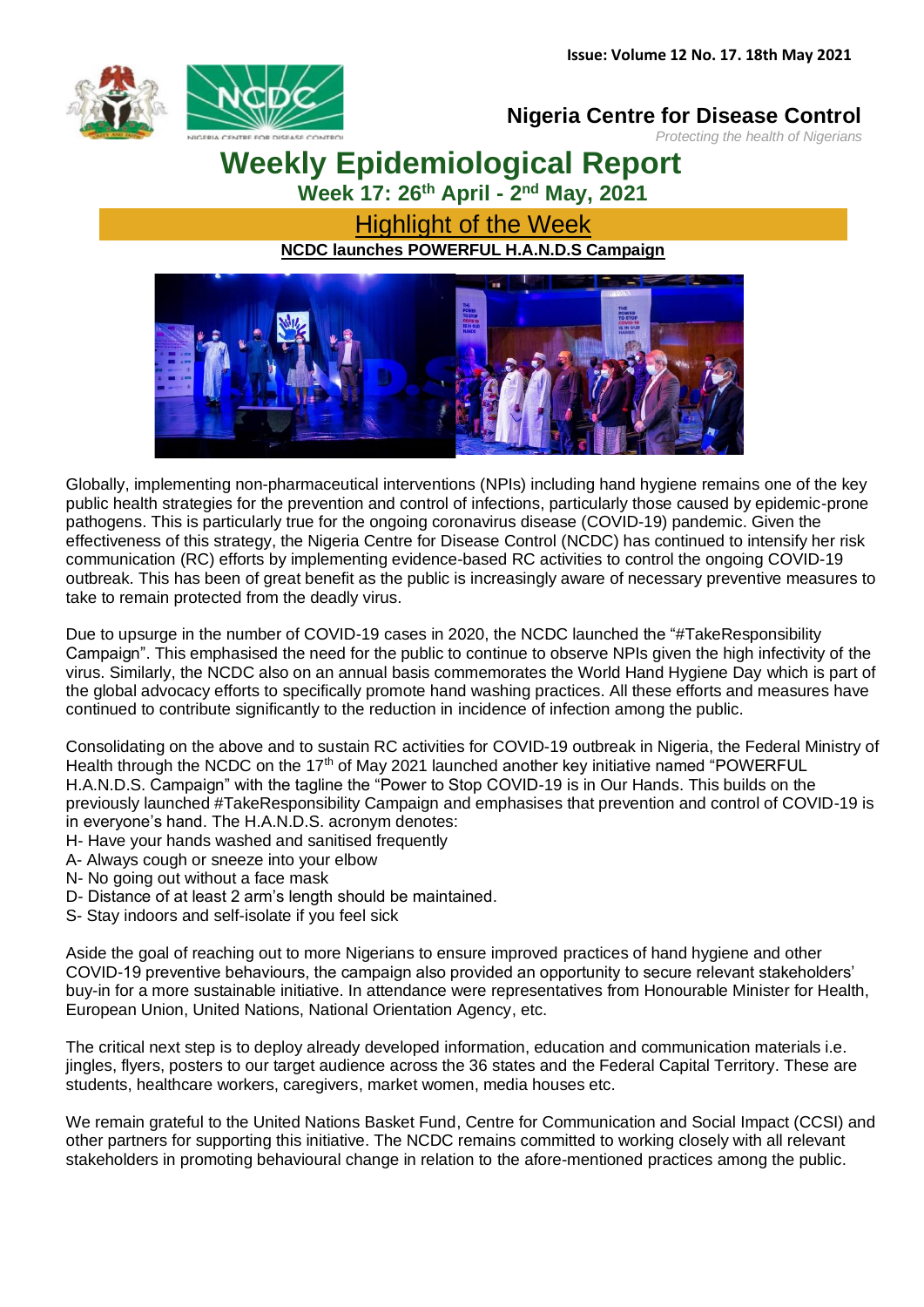

Ongoing incidents are defined as confirmed cases where a national EOC or equivalent has been activated (EOC is currently activated for COVID-19)



Other incidents are those with confirmed cases for which EOC is not activated

Data Source: SITAware

**Summary Week 17: 26th April – 2 nd May, 2021**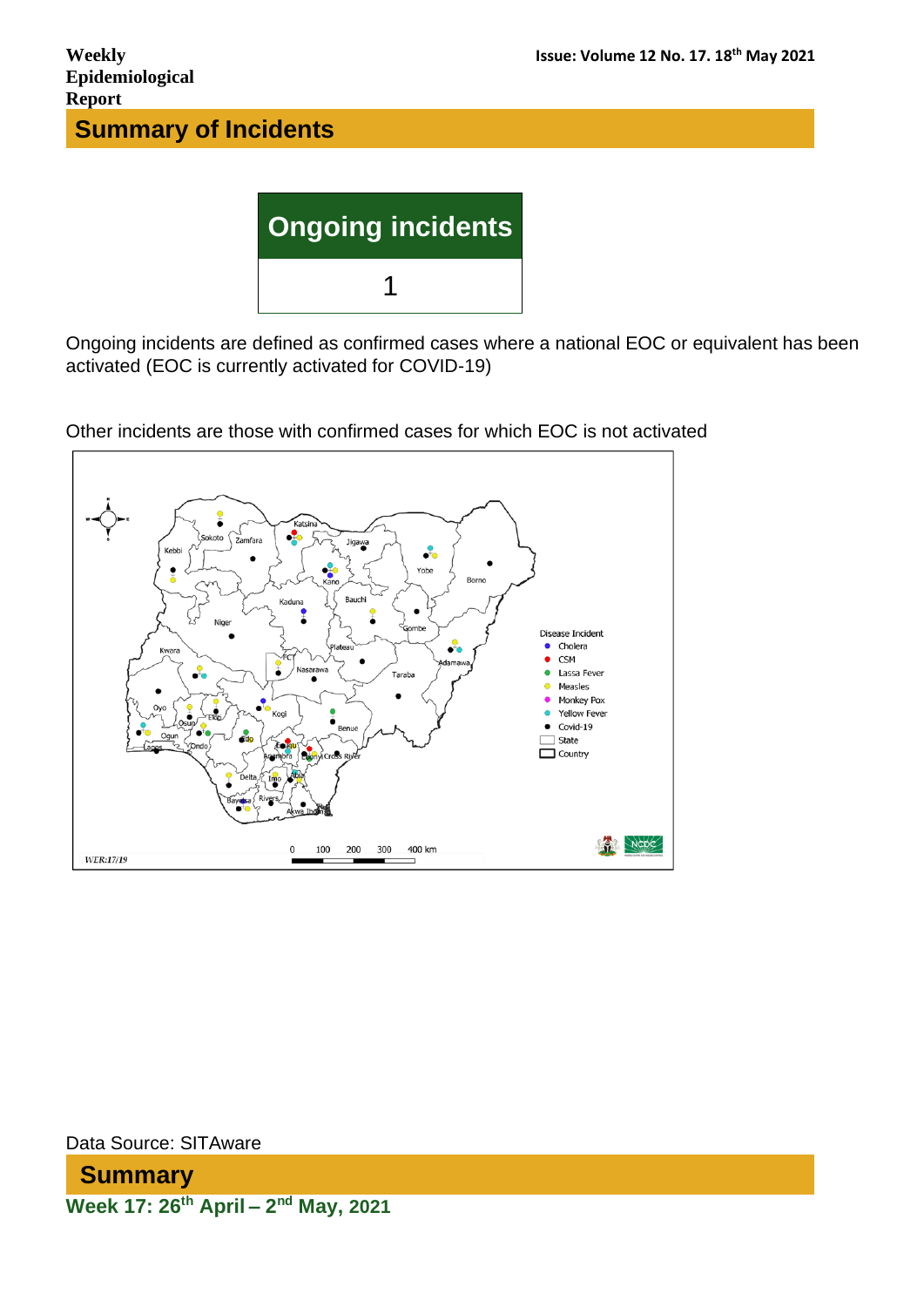# **Epidemiological Report**

**Note: Coronavirus Disease is from outbreak onset till week 19, 2021: 16th May, 2021)**

| Lassa Fever <sub>1.2</sub>                             | <b>Cerebrospinal</b><br>Meningitis (CSM) <sub>3,4</sub>         | Yellow Fever <sub>3.4</sub>                       |
|--------------------------------------------------------|-----------------------------------------------------------------|---------------------------------------------------|
| 77                                                     | 5                                                               | 19                                                |
| Suspected case(s)                                      | Suspected case(s)                                               | Suspected case(s)                                 |
| Confirmed case(s)                                      | Confirmed case(s)                                               | Confirmed case(s)                                 |
| Death(s)                                               | Death(s)                                                        | Death(s)                                          |
| Cholera <sub>3,4</sub>                                 | Measles $_{3,4}$                                                | Monkeypox <sub>1,4</sub>                          |
| 264<br>Suspected case(s)                               | 217<br>Suspected case(s)                                        | Suspected case(s)                                 |
| Confirmed case(s)                                      | Confirmed case(s)                                               | Confirmed case(s)                                 |
| 13<br>Death(s)                                         | Death(s)                                                        | Death(s)                                          |
| <b>Acute Flaccid</b><br>Paralysis (AFP) <sub>3,4</sub> | <b>National Sentinel</b><br>influenza surveillance <sub>5</sub> | <b>Coronavirus Disease</b><br>as at week $191$    |
| 57<br>Suspected case(s)                                | Suspected case(s)                                               | 2,002,653<br>Suspected case(s)                    |
| Confirmed case(s)                                      | Confirmed case(s)                                               | 165,709<br>Confirmed case(s)<br>2,066<br>Death(s) |

| <b>Timeliness</b><br>of reports <sub>3</sub> | <b>Completeness</b><br>of reports <sub>3</sub> |
|----------------------------------------------|------------------------------------------------|
| 95.3%                                        | 97.3%                                          |
| Last 4 weeks                                 | Last 4 weeks                                   |
| 96.7%                                        | 98.6%                                          |
| Year to date                                 | Year to date                                   |

#### **Notes**

1. Information for this disease was retrieved from the Technical Working Group and Situation Reports

2. Case Fatality Rate (CFR) for this disease is reported for confirmed cases only

3. Information for this disease was retrieved from IDSR 002 data

4. CFR for this disease is reported for total cases i.e. suspected + confirmed

5. Information for sentinel influenza was retrieved from the laboratory

# **Lassa Fever**

**Week 17**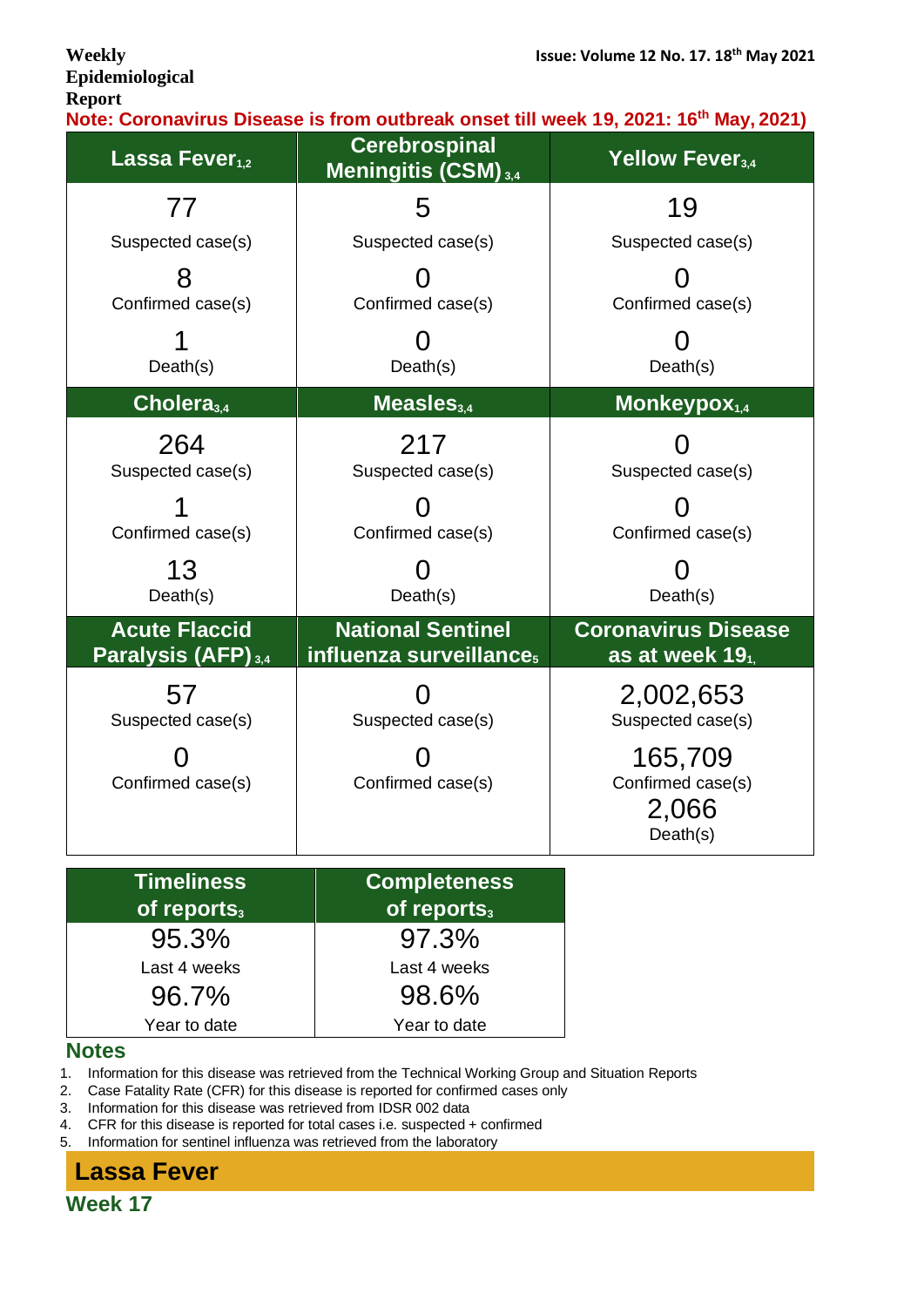| <b>Report</b>             |                           |               |                                              |  |  |  |  |
|---------------------------|---------------------------|---------------|----------------------------------------------|--|--|--|--|
| <b>Suspected</b><br>cases | <b>Confirmed</b><br>cases | <b>Deaths</b> | <b>Number of States</b><br>and LGAs affected |  |  |  |  |
|                           |                           |               | State: 10<br>LGA:26                          |  |  |  |  |

## **Year to date (week 1 – 52)**

|      | <b>Suspected</b><br><b>cases</b> |      | <b>Confirmed</b><br><b>cases</b> |      | <b>Deaths</b> |      | <b>CFR</b> |
|------|----------------------------------|------|----------------------------------|------|---------------|------|------------|
| 2020 | 2021                             | 2020 | 2021                             | 2020 | 2021          | 2020 | 2021       |
| 4558 | 1735                             | 987  | 262                              | 187  | 51            | 19%  | 19.5%      |

#### *Figure 1: Number of suspected and confirmed cases of Lassa Fever, Nigeria, Weeks 1 – 52, 2021*



*Figure 2: Location of confirmed cases of Lassa Fever by State, Nigeria, week 17, 2021*



## **Key points**

● There were 77suspected cases, eight were laboratory confirmed and one death was recorded from 26 LGAs in 10 states

## **Actions**

#### **To date:**

- Conducted 2021 Lassa fever (LF) high burden states preparedness/response engagement meeting
- Dissemination of reviewed case management and safe burial practices guidelines
- Ensured all five LF molecular laboratories in the NCDC network are working at full capacity for timely testing of samples with reduced turnaround time

#### **Planned:**

● Finalise LF five-year strategic plan

# **Cerebrospinal Meningitis (CSM)**

**Week 17**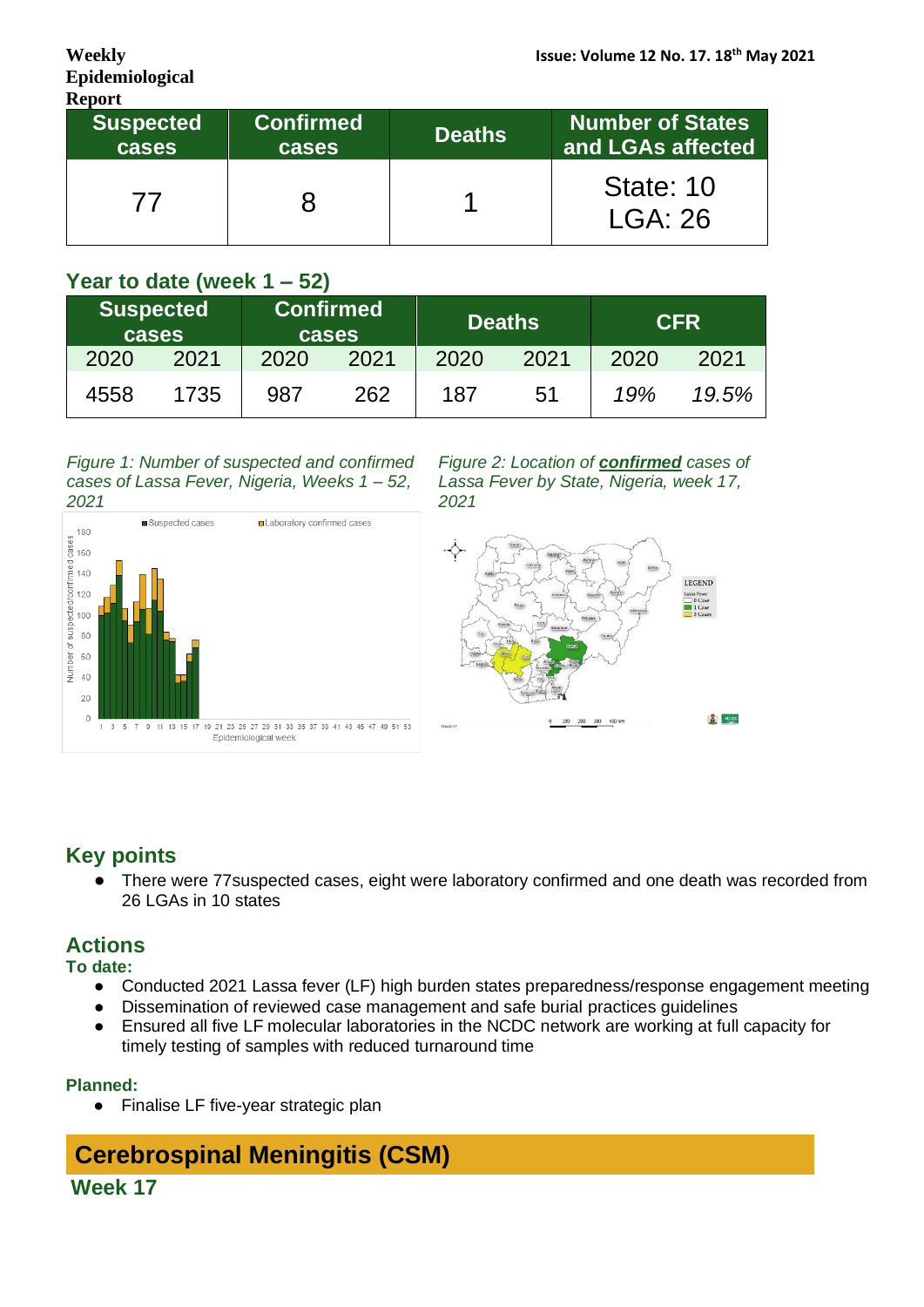| <b>Report</b>             |                                  |               |                                                     |  |  |  |  |
|---------------------------|----------------------------------|---------------|-----------------------------------------------------|--|--|--|--|
| <b>Suspected</b><br>cases | <b>Confirmed</b><br><b>cases</b> | <b>Deaths</b> | <b>Number of States and</b><br><b>LGAs affected</b> |  |  |  |  |
| ხ                         |                                  |               | State: 3<br>$IGA \cdot 4$                           |  |  |  |  |

## **Year to date (week 1 – 52)**

| <b>Suspected</b><br>cases |      |      | <b>Confirmed</b><br>cases |      | <b>Deaths</b> |      | <b>CFR</b> |
|---------------------------|------|------|---------------------------|------|---------------|------|------------|
| 2020                      | 2021 | 2020 | 2021                      | 2020 | 2021          | 2020 | 2021       |
| 233                       | 112  |      | р                         | 3    |               | 1.3% | 0.9%       |

#### *Figure 3: Number of suspected and confirmed cases of CSM, Nigeria, weeks 1 – 52, 2021*



*Figure 4: Location of suspected cases of CSM by State, Nigeria, week 17, 2021*



# **Key points**

● There were five suspected cases of Cerebrospinal Meningitis (CSM) reported from four LGAs in three states (Ebonyi – 1, Enugu – 1 & Katsina – 3). None were laboratory confirmed and no death was recorded

## **Actions**

#### **To date:**

- National CSM TWG meets weekly to review reports from states and plan appropriately
- Enhanced surveillance in all states

#### **Planned:**

- Continue harmonisation of the national line list and SORMAS data
- Continue to ensure that states reporting cases send their line lists and collect CSM samples

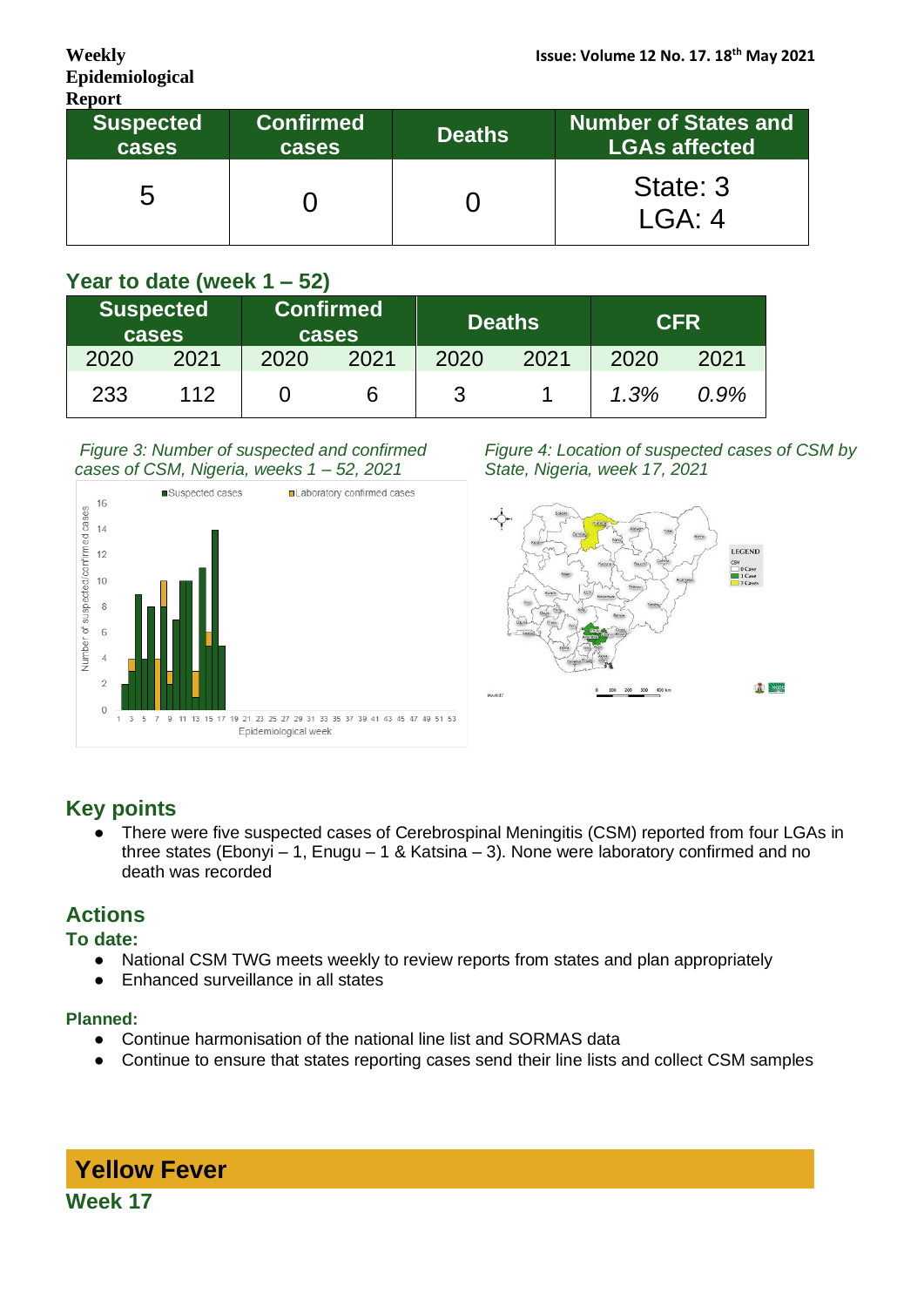| <b>Report</b>             |                           |               |                                                     |  |  |  |  |
|---------------------------|---------------------------|---------------|-----------------------------------------------------|--|--|--|--|
| <b>Suspected</b><br>cases | <b>Confirmed</b><br>cases | <b>Deaths</b> | <b>Number of States and</b><br><b>LGAs affected</b> |  |  |  |  |
| 19                        |                           |               | State: 8<br>LGA:17                                  |  |  |  |  |

# **Year to date (week 1 – 52)**

| <b>Suspected</b><br>cases |      |      | <b>Confirmed</b><br>cases |      | <b>Deaths</b> |      | <b>CFR</b> |
|---------------------------|------|------|---------------------------|------|---------------|------|------------|
| 2020                      | 2021 | 2020 | 2021                      | 2020 | 2021          | 2020 | 2021       |
| 737                       | *752 |      | $*13$                     |      |               | 0%   | $0.1\%$    |

\*Outbreak data added to routine data

#### *Figure 5: Number of suspected and confirmed cases of Yellow Fever, Nigeria, weeks 1 – 52, 2021*



*Figure 6: Location of suspected cases of Yellow Fever by States, Nigeria, week 17, 2021*



# **Key points**

There were 19 suspected cases of Yellow Fever (YF) reported from 17 LGAs in 8 states. None were laboratory confirmed and no death was recorded

### **Actions**

#### **To date:**

- National YF multi-partner Technical Working Group (TWG) continues to coordinate activities across states.
- Daily monitoring and analysis of surveillance data across the country to guide response activities
- Ongoing validation of Mologic rapid test kit for Yellow fever

#### **Planned:**

- Continue monitoring and analysis of YF (Yellow fever) data across all states and FCT to guide response
- Continue coordination of prompt transportation samples to the laboratories

# **Cholera**

**Week 17**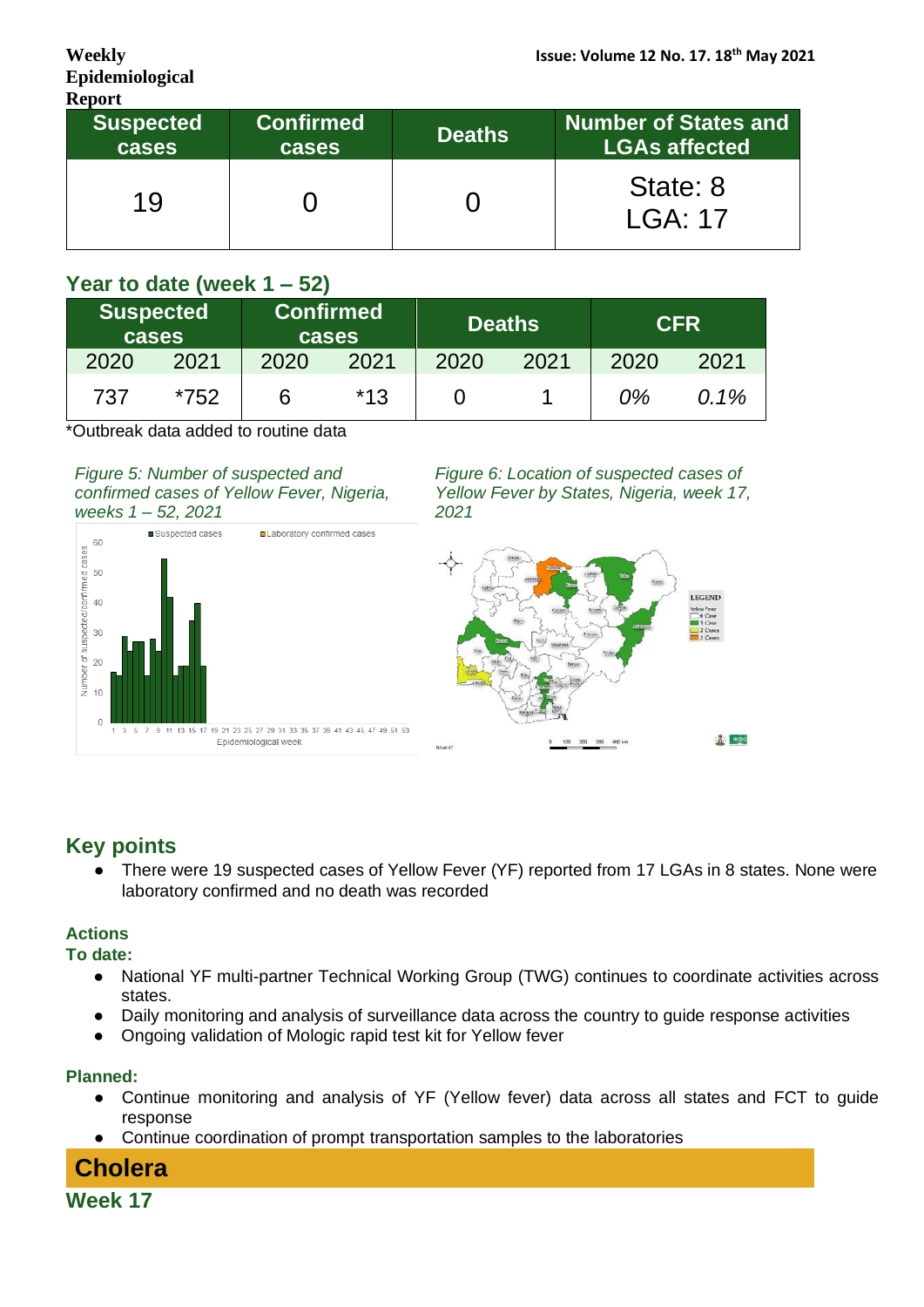| <b>Report</b>             |                           |               |                                       |  |  |  |  |
|---------------------------|---------------------------|---------------|---------------------------------------|--|--|--|--|
| <b>Suspected</b><br>cases | <b>Confirmed</b><br>cases | <b>Deaths</b> | Number of States<br>and LGAs affected |  |  |  |  |
| 166                       |                           | 13            | State: 5<br>LGA: 13                   |  |  |  |  |

# **Year to date (week 1 – 52)**

|      | <b>Suspected</b><br><b>cases</b> |      | <b>Confirmed</b><br><b>cases</b> | <b>Deaths</b> |        | <b>CFR</b> |       |
|------|----------------------------------|------|----------------------------------|---------------|--------|------------|-------|
| 2020 | 2021                             | 2020 | 2021                             | 2020          | 2021   | 2020       | 2021  |
| 846  | *4193                            |      | $*55$                            | 45            | $*141$ | 5.3%       | 3.36% |

\*Outbreak data added to routine data

*Figure 7: Number of suspected and confirmed cases of Cholera, Nigeria, weeks 1 – 52, 2021*



*Figure 8: Location of suspected cases of Cholera by State, Nigeria, week 17, 2021*



# **Key points**

There were 264 suspected cases of cholera reported from 13 LGAs in five states (Bayelsa – 9, Kaduna – 27, Kano – 125, Kogi - 5 & Bayelsa - 9). There was one laboratory confirmed case and thirteen deaths were recorded

### **Actions**

**To date**

- National Cholera Multi-Sectoral Technical Working Group (TWG) is monitoring all states and supporting affected states
- Developed the 2021 Annual Cholera Preparedness and Response Work plan
- Cholera jingles being aired in English and local languages across the country

#### **Planned:**

- Continue follow up and monitoring of non-reporting states
- Build capacity for sample collection, transportation, and laboratory diagnosis across states

# **Measles**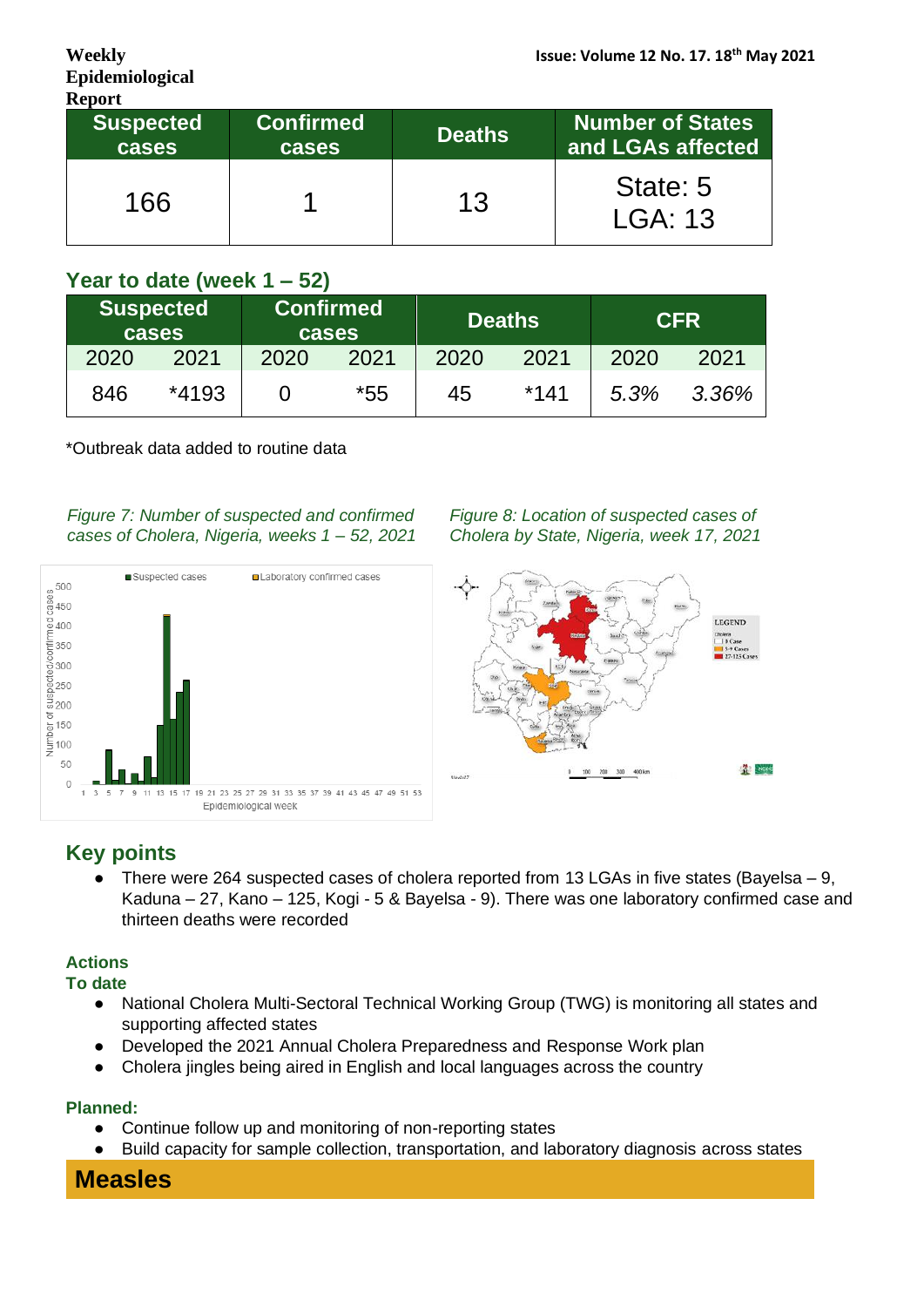# **Epidemiological Report Week 17**

| WEEK I                    |                           |               |                                                     |
|---------------------------|---------------------------|---------------|-----------------------------------------------------|
| <b>Suspected</b><br>cases | <b>Confirmed</b><br>cases | <b>Deaths</b> | <b>Number of States and</b><br><b>LGAs affected</b> |
| 217                       |                           |               | State: $20 + FCT$<br>LGA: 81                        |

## **Year to date (week 1 – 52)**

| <b>Suspected</b><br>cases |      |      | <b>Confirmed</b><br>cases |      | <b>Deaths</b> |      | <b>CFR</b> |
|---------------------------|------|------|---------------------------|------|---------------|------|------------|
| 2020                      | 2021 | 2020 | 2021                      | 2020 | 2021          | 2020 | 2021       |
| 12493                     | 7795 | 636  | $*233$                    | 52   | $*130$        | 0.4% | 1.67%      |

\*Outbreak data added to routine data

#### *Figure 9: Number of suspected and confirmed cases of Measles, Nigeria, weeks 1 – 52, 2021*



*Figure 10: Location of suspected cases of Measles by State, Nigeria, week 17, 2021*



#### **Key points**

● There were 217 suspected cases of Measles reported from 81 LGAs in 20 states and FCT. None were laboratory confirmed and five deaths were recorded

#### **Actions**

#### **To date**

- National Measles TWG is closely monitoring measles surveillance data and providing feedback to relevant agencies and development partners
- Ongoing weekly surveillance and laboratory data harmonisation

#### **Planned:**

- Intensify follow up with states to update and transmit line list
- Continue monthly measles surveillance data review

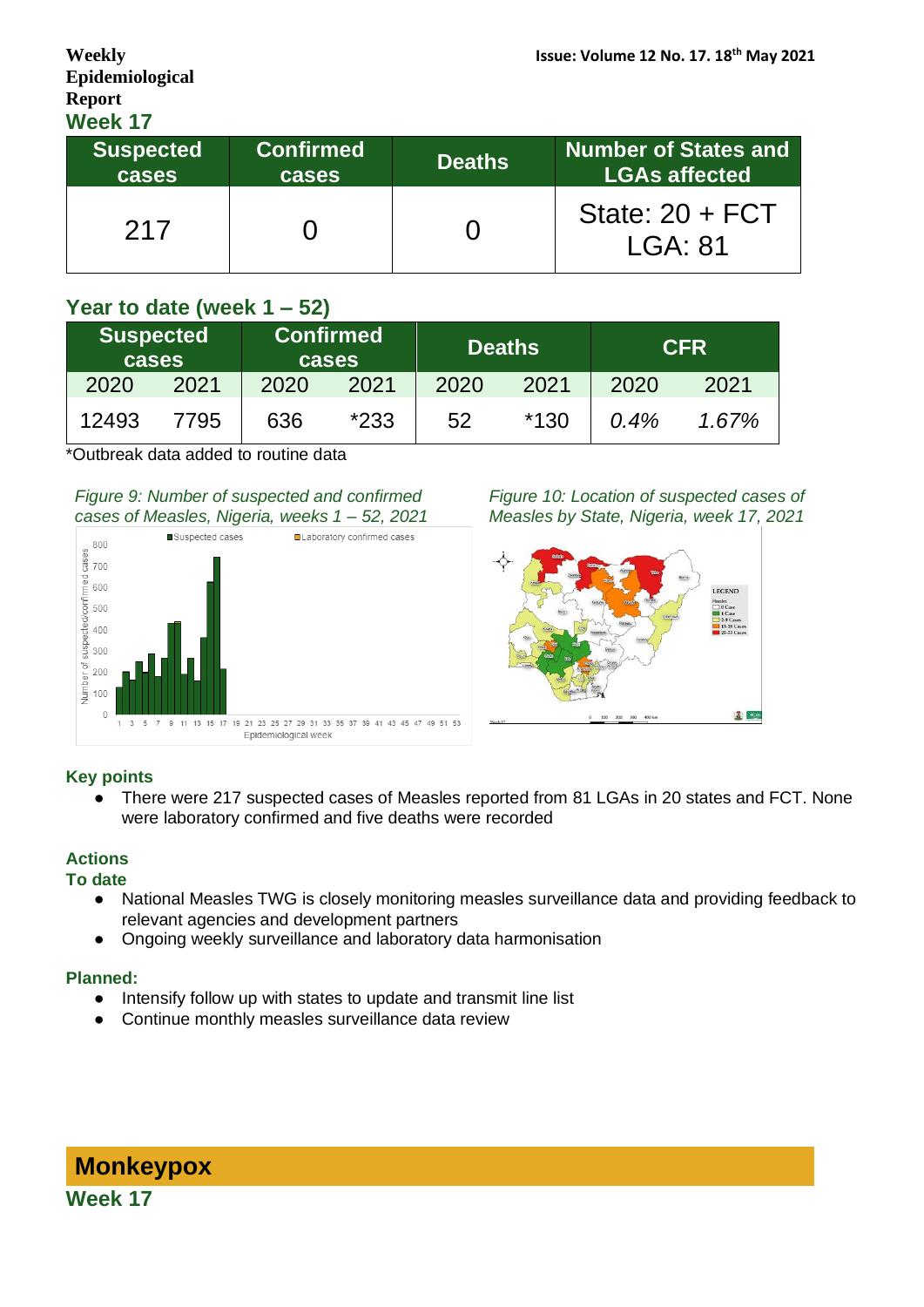| <b>Report</b>             |                           |               |                                       |  |  |
|---------------------------|---------------------------|---------------|---------------------------------------|--|--|
| <b>Suspected</b><br>cases | <b>Confirmed</b><br>cases | <b>Deaths</b> | Number of States<br>and LGAs affected |  |  |
|                           |                           |               | State: 0<br>LGA:0                     |  |  |

# **Year to date (week 1 – 52)**

|      | <b>Suspected</b><br>cases |      | <b>Confirmed</b><br><b>cases</b> | <b>Deaths</b> |      | <b>CFR</b> |      |
|------|---------------------------|------|----------------------------------|---------------|------|------------|------|
| 2020 | 2021                      | 2020 | 2021                             | 2020          | 2021 | 2020       | 2021 |
| 14   | 26                        | ຊ    | 5                                |               |      | 0%         | 0%   |

#### *Figure 11: Number of suspected and confirmed cases of Monkeypox, Nigeria, weeks 1 – 52, 2021*



*Figure12: Location of suspected cases of Monkeypox by State, Nigeria, week 17, 2021*



#### **Key points**

● There was no case of monkeypox recorded for this week

#### **Actions**

#### **To date**

● National Monkeypox Technical Working Group (TWG) is monitoring activities in all states

#### **Planned:**

- Enhance surveillance for monkeypox in high burden states
- Continue harmonisation of the national line list and SORMAS data

# **Acute Flaccid Paralysis (AFP) Week 17**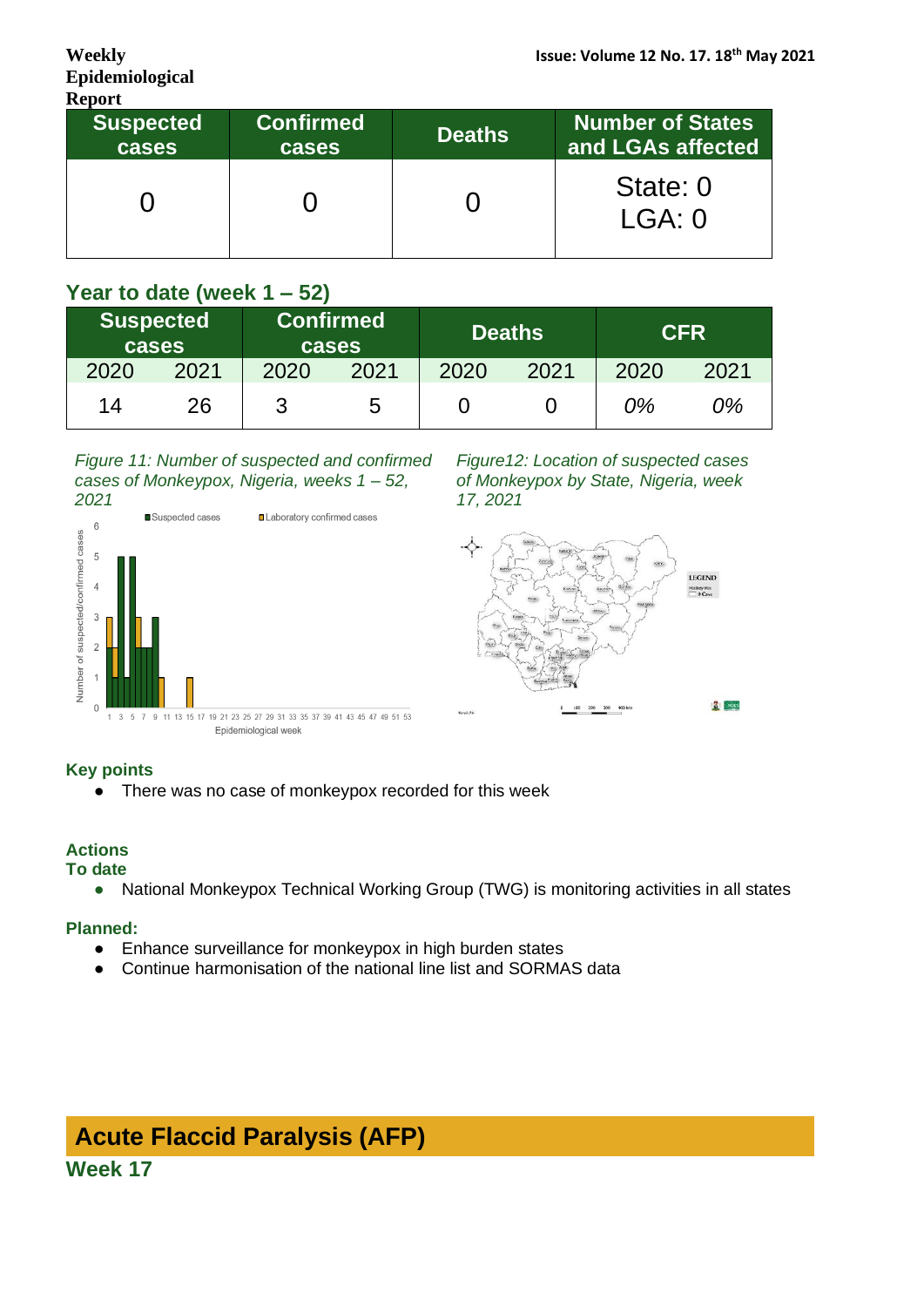| <b>Report</b>             |                                  |               |                                              |  |
|---------------------------|----------------------------------|---------------|----------------------------------------------|--|
| <b>Suspected</b><br>cases | <b>Confirmed</b><br><b>cases</b> | <b>Deaths</b> | <b>Number of States</b><br>and LGAs affected |  |
| 5/                        |                                  |               | State: $21 + FCT$<br><b>LGA: 52</b>          |  |

## **Year to date (week 1 – 52)**

|      | <b>Suspected</b><br>cases |      | <b>Confirmed</b><br><b>cases</b> |      | <b>Deaths</b> | <b>CFR</b> |      |
|------|---------------------------|------|----------------------------------|------|---------------|------------|------|
| 2020 | 2021                      | 2020 | 2021                             | 2020 | 2021          | 2020       | 2021 |
| 1300 | 827                       |      |                                  |      |               | 0%         | 0%   |

*Figure 13: Number of suspected and confirmed cases of AFP, Nigeria, weeks 1 – 52, 2021*

*Figure 14: Location of suspected cases of AFP by State, Nigeria, week 17, 2021*



# **Key points**

There were 57 suspected cases of AFP reported from 52 LGAs in 21 states and FCT. None were laboratory confirmed and no death was recorded

# **National Influenza Sentinel Surveillance**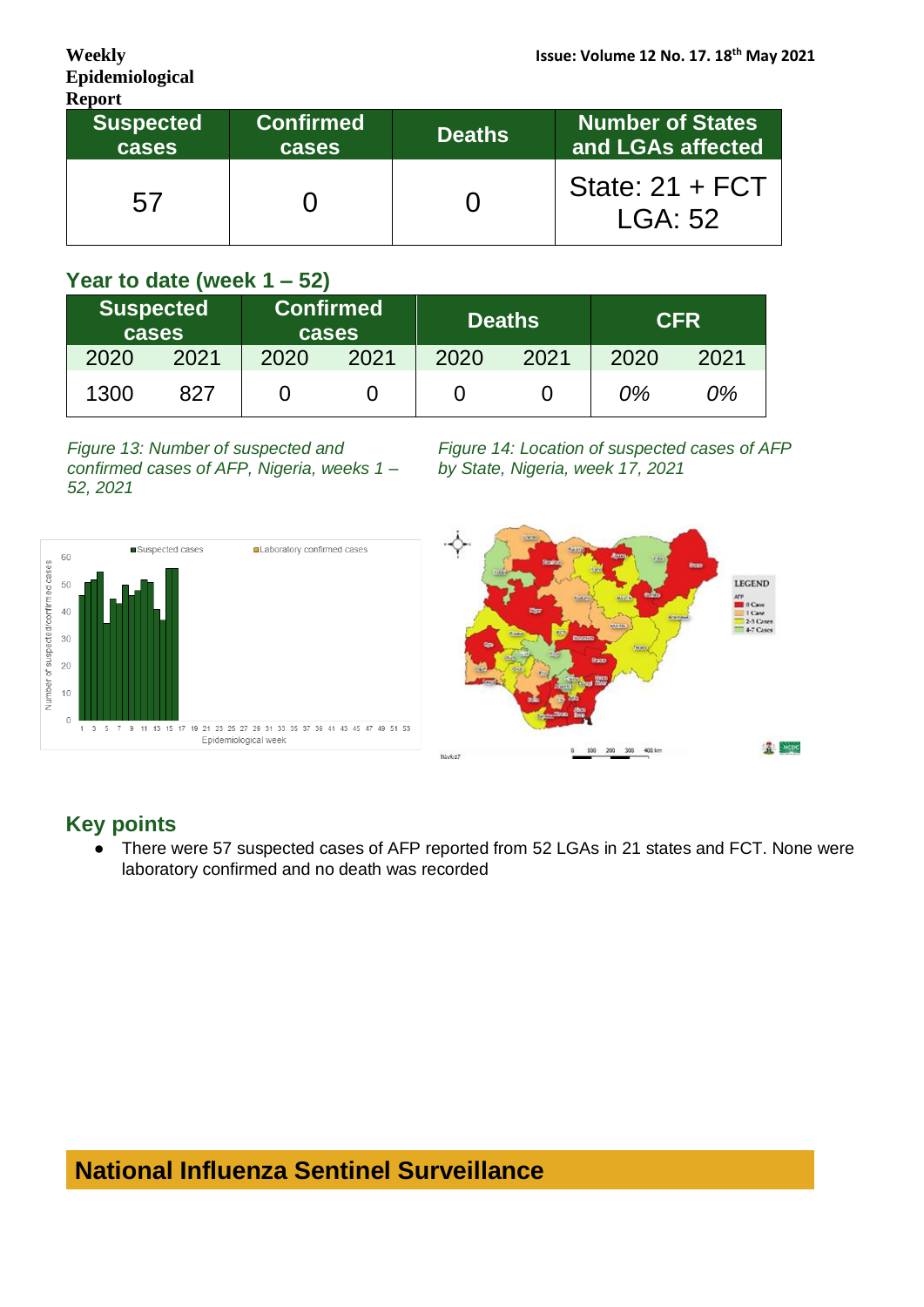# **Epidemiological Report Year to date (week 1 – 17)**

|                               | Suspected <sup>1</sup><br><b>cases</b> | <b>Suspected ILI</b> | <b>Suspected</b><br><b>SARI</b> |
|-------------------------------|----------------------------------------|----------------------|---------------------------------|
| <b>Number</b><br>(Percentage) | 504                                    | 433 (86%)            | 71 (14%)                        |

## **Week 17**

|                                    | <b>Confirmed</b><br>cases |                 |                 | <b>Confirmed ILI</b> | <b>Confirmed SARI</b> |                 |
|------------------------------------|---------------------------|-----------------|-----------------|----------------------|-----------------------|-----------------|
|                                    | Influenz<br>a A           | Influenz<br>a B | Influenz<br>a A | Influenz<br>a B      | Influenz<br>a A       | Influenz<br>a B |
| <b>Number</b>                      |                           |                 |                 |                      |                       |                 |
| <b>Positivity</b><br>$\frac{1}{2}$ | 0%                        | ን%              | 0%              | 0%                   | 0%                    | 0%              |

*Figure 15: Number of influenza positive specimens by type and percent positive by epidemiological week, 2021.*



# **Coronavirus Disease (COVID-19)**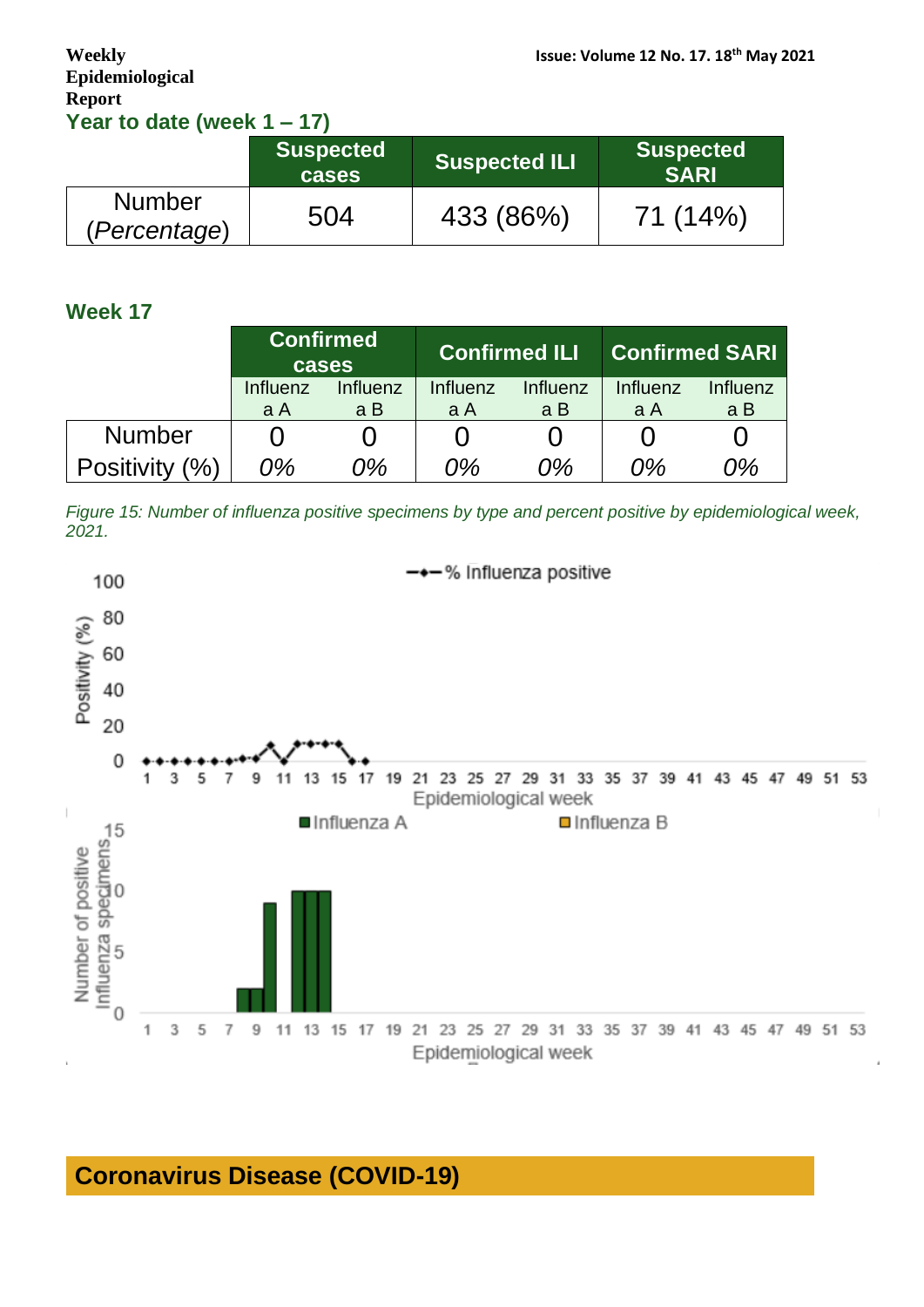# **Epidemiological Report**

#### **From outbreak onset (Feb 27 2020) to epi-week 19 2021**

| <b>Suspected</b><br><b>cases</b> | <b>Confirmed</b><br>cases | <b>Deaths</b> | Number of States<br>and LGAs affected |  |
|----------------------------------|---------------------------|---------------|---------------------------------------|--|
| 2,002,653                        | 165,709                   | 2,066         | State:<br>LGA:                        |  |

*Figure 16: Epidemic curve of confirmed cases of COVID-19, Nigeria, week 1, 2020 – 19, 2021*



*Figure 17: Location of confirmed cases of COVID-19 by State, Nigeria, as at week 19, 2021*



### **Actions**

#### **To date:**

- National COVID-19 multi-partner Emergency Operations Centre (EOC) continues to coordinate response activities across states
- Conducted media appearances and interviews on hand hygiene
- Worked with religious leaders in developing and disseminating messages for EID
- Developed campaign plan given high risk of an increase in cases

#### **Planned:**

- Deploy antigen-based rapid diagnostic test (Ag-RDT) kits and sample collection materials to the selected states
- Intensify genomic surveillance activities
- Conduct WASH (Water, Sanitation and Hygiene) assessment across all health facilities
- Finalise Local Government Area (LGA) / State transmission categorisation

**Timeliness and Completeness of Reports**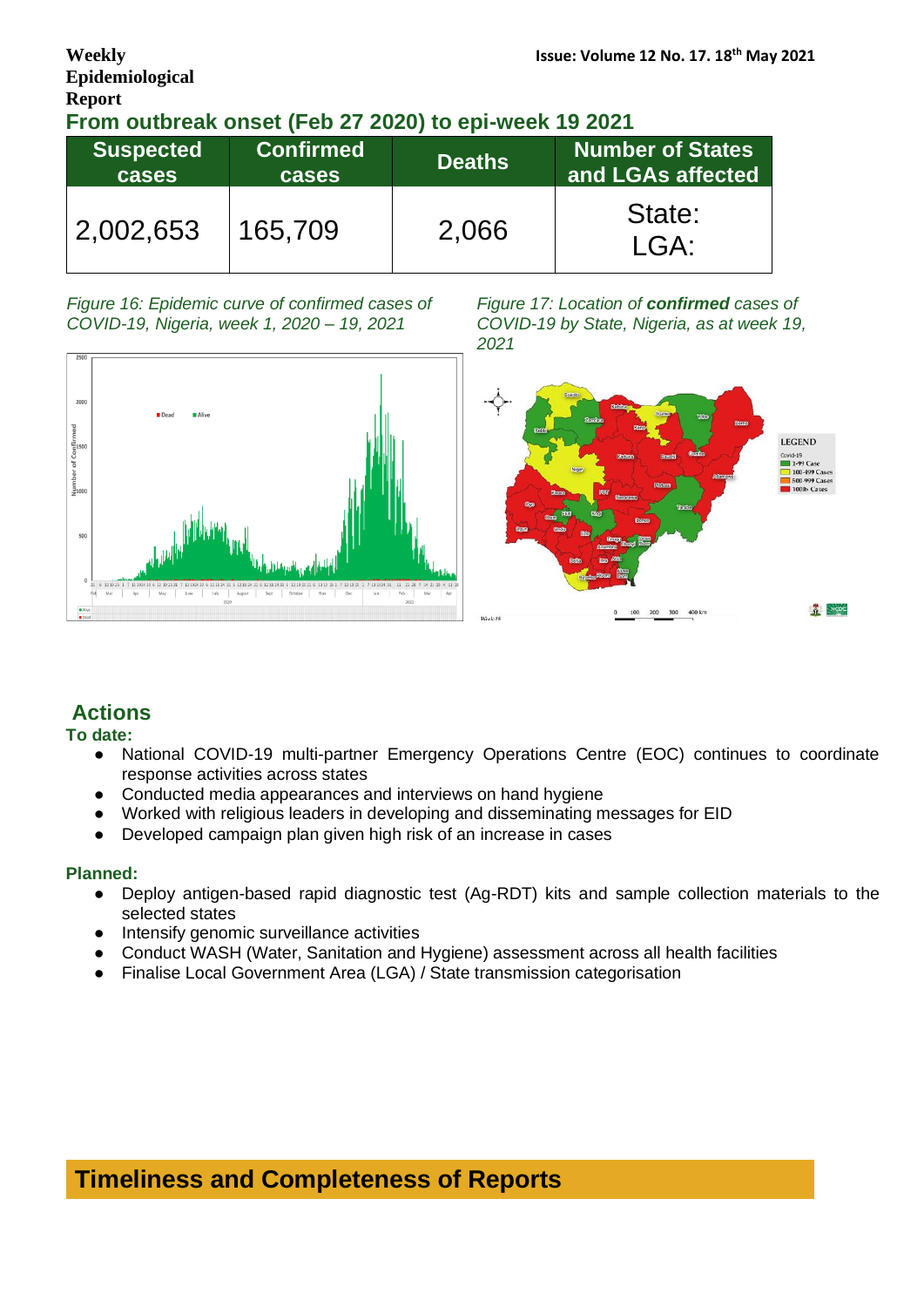# **Epidemiological Report Week 17**

*Figure 18: A – Timeliness by State (%); B – Completeness by State (%), week 17, 2021*



## **Number of reports received on time, late or not received, the percentage timeliness and completeness, in the last 4 weeks and year to date**

| Nigeria Total Reports | <b>Last 4 Weeks</b><br>Week $14 - 17$ | <b>Year to date</b><br>Week $1 - 52$ |
|-----------------------|---------------------------------------|--------------------------------------|
| Reports sent on time  | 141                                   | 608                                  |
| Reports sent late     |                                       | 12                                   |
| Reports not received  |                                       |                                      |
| <b>Timeliness</b>     | 95.3%                                 | 96.7%                                |
| <b>Completeness</b>   | 97.3%                                 | 98.6%                                |

## **States with reports not received in 2021 (week 1 – 52)**

| State <sup>1</sup> | Week(s) report not received                |
|--------------------|--------------------------------------------|
| <b>Benue</b>       | $\vert$ 7, 10, 11, 12, 13, 14, 15, 16 & 17 |